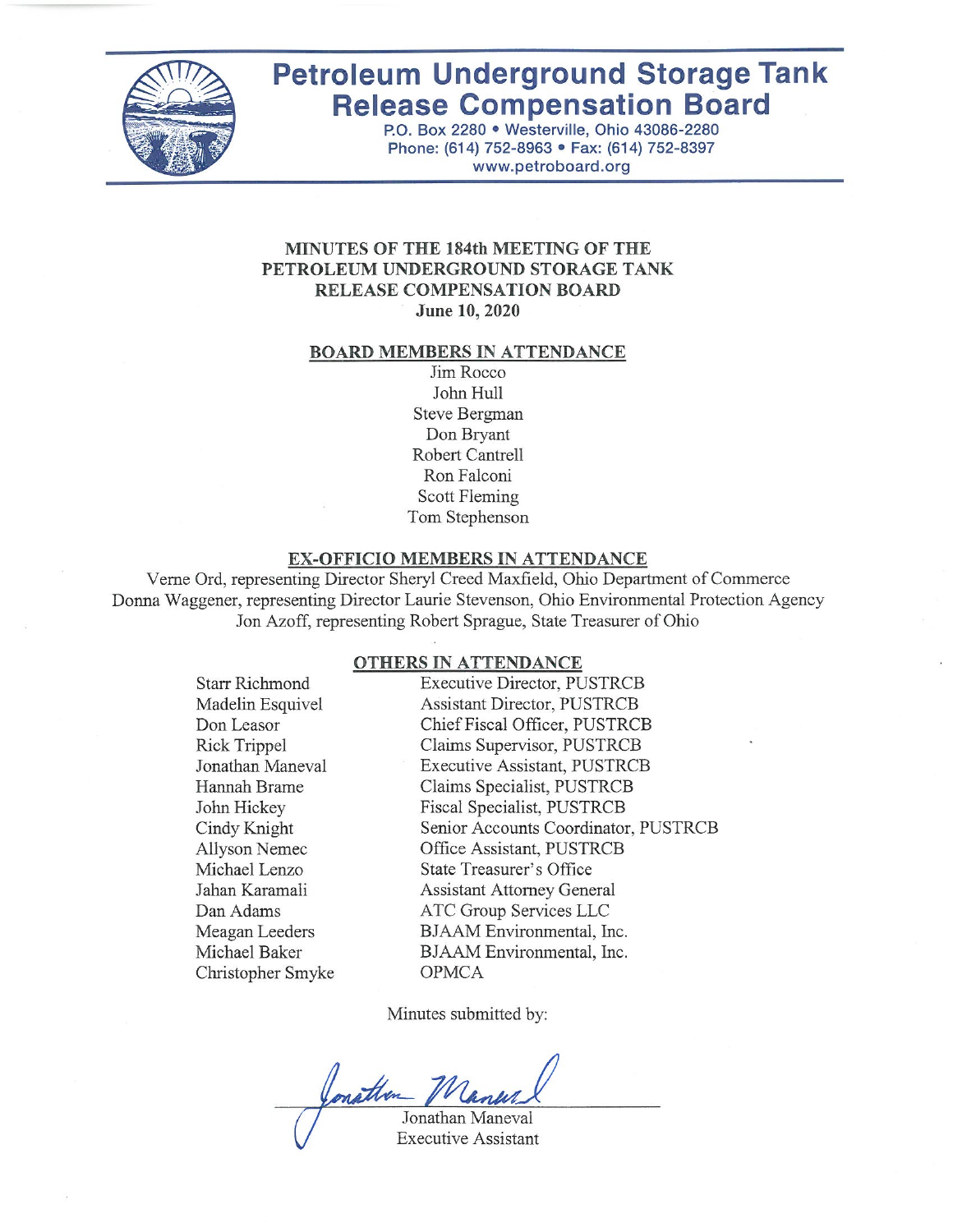### Call to Order:

Chairman Rocco convened the one hundred eighty-fourth meeting of the Petroleum Underground Storage Tank Release Compensation Board on Wednesday, June 10, 2020. Acting under the authority of Section 12 of Amended Substitute House Bill Number 197, effective March 27, 2020, the public meeting was conducted via a ZOOM audio/visual conference call.

The following members were in attendance: Jim Rocco; Steve Bergman; Don Bryant; Robert Cantrell; Mayor Ron Falconi; Scott Fleming; John Hull; Tom Stephenson; Verne Ord, representing Director Sheryl Creed Maxfield, Ohio Department of Commerce; Donna Waggener, representing Director Laurie Stevenson, Ohio Environmental Protection Agency; and Jon Azoff, representing Robert Sprague, State Treasurer of Ohio.

### Minutes:

Chairman Rocco asked if there were any comments or questions regarding the minutes from the January 8, 2020 Board meeting and there were none. Mr. Fleming moved to approve the minutes. Mr. Ord seconded. A vote was taken and all were in favor. The minutes were approved as presented.

### BUSTR Report:

Chairman Rocco called upon Verne Ord, Bureau Chief, to present the Bureau of Underground Storage Tank Regulations' (BUSTR) report.

Mr. Ord reported that BUSTR has been operating with most of the Bureau's staff working from home. He said, beginning in the previous week, the field staff started performing on-site operational compliance inspections at out-of-service and unattended underground storage tank (UST) facilities where it would be unlikely that they would come into contact with others. He said that in the upcoming few weeks the compliance inspectors would resume inspecting typical gas station facilities. He added that most inspections will be preannounced in the hopes that the tank owner will have their paperwork ready, and the inspector will spend only a minimal amount of time inside the facility looking at the leak detection equipment to ensure it is functioning properly.

Mr. Ord said the environmental specialists have been receiving and reviewing electronically submitted reports. He said the site coordinators are periodically going into the office to pick up reports and related correspondence that were mailed to BUSTR so they can be reviewed at home. He noted that after about 30 days, the reports are returned to the office. Mr. Ord mentioned that, for the foreseeable future, most staff will continue to work from home and will only be going into the office as needed to send mailings and to pick up mail and reports.

Mr. Ord reported that about 95% of public information requests are being fulfilled through the electronic archive system. He noted that in some instances the public records are on a shelf and need to be scanned in order for them to be made available to the requester.

Mr. Ord stated that BUSTR had submitted a LUST (leaking underground storage tank) application seeking two-years of federal grant monies to operate the environmental side of the program. He said they had been awarded \$1,957,491, which represented one year of the grant monies requested. He said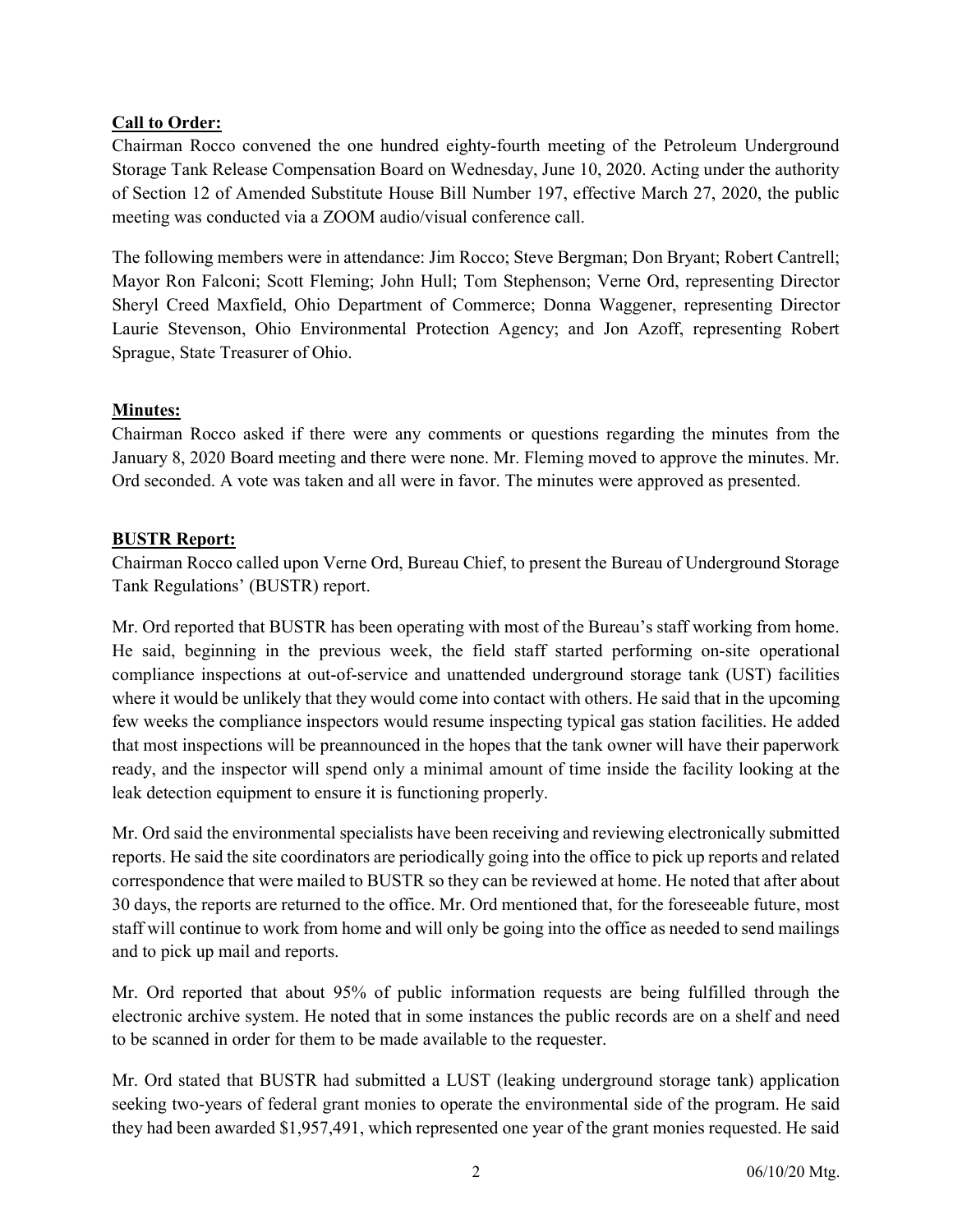that an additional \$340,000 had been requested but was not received. He noted that if any states in the region have extra LUST grant monies at the end of the year, Ohio is first in line to receive the money, which will be applied to wages and benefit packages if received.

Mr. Ord reported that the number of no further actions (NFAs) issued through the history of the BUSTR program has passed 31,000.

### Financial Reports:

Chairman Rocco called upon Don Leasor, Chief Fiscal Officer, to present the financial reports.

### December, January, February, March, and April Financials

Mr. Leasor said the December, January, February, March, and April financials were emailed to each member. He pointed out that the December and January Financials were included because the March Board meeting had been cancelled. He said since fiscal year 2020 annualized revenues and expenses would be discussed as part of the operating budget, he would not review the monthly financial reports. He offered to answer any questions concerning the reports but there were none.

### Operating Budget

Mr. Leasor said the proposed operating budget represents the approved budget and actual annualized expenditures for fiscal year 2020 and also presents the recommended budget for fiscal year 2021.

Mr. Leasor reported that tank revenue for fiscal year 2020 was budgeted at \$8.44 million for 20,300 USTs, and actual revenues were \$49,000 above the budgeted amount. He said fees were billed for 20,795 USTs in program year 2019 (fiscal year 2020). He said that as of June 9, 2020, fees were paid for 20,262 of the USTs. He recommended tank revenue for fiscal year 2021 be budgeted at \$8.37 million. He said fees for the \$55,000 and \$11,000 deductibles are \$350 and \$550 per tank, respectively. He explained that the tank budget revenue estimate was built on the assumption that fees will be received for 20,220 tanks, and 27% of these USTs will be assured at the reduced deductible. He said tank fee revenue includes property transfer fees, which are projected to be \$100,000 for fiscal year 2021. He said a portion of the transfer fees were assessed during the current fiscal year, but are anticipated to be collected in fiscal year 2021. He stated that collection of prior years' fees, less anticipated fee refunds, are also projected to be \$100,000 in fiscal year 2021.

Mr. Leasor stated that interest income was \$155,000 below the budgeted amount for fiscal year 2020. He explained that the estimate was based upon a STAR Ohio (State Treasury Asset Reserve of Ohio) interest rate of 2.5%, but the monthly interest rate had decreased to 0.73% by the end of May. In addition, several of the U.S. Agency Callable Bond investments were called in fiscal year 2020, which significantly impacted the interest income. He said the projected interest income for fiscal year 2021 is \$210,000. He said this anticipated interest income is based on an estimated interest rate of 0.45% for STAR Ohio. He said, of the budgeted amount, \$168,000 is projected to be earned on the \$16 million invested in U.S. Treasuries and U.S. Agency Callable Bonds and the remaining \$42,000 is expected to be generated from funds in STAR Ohio.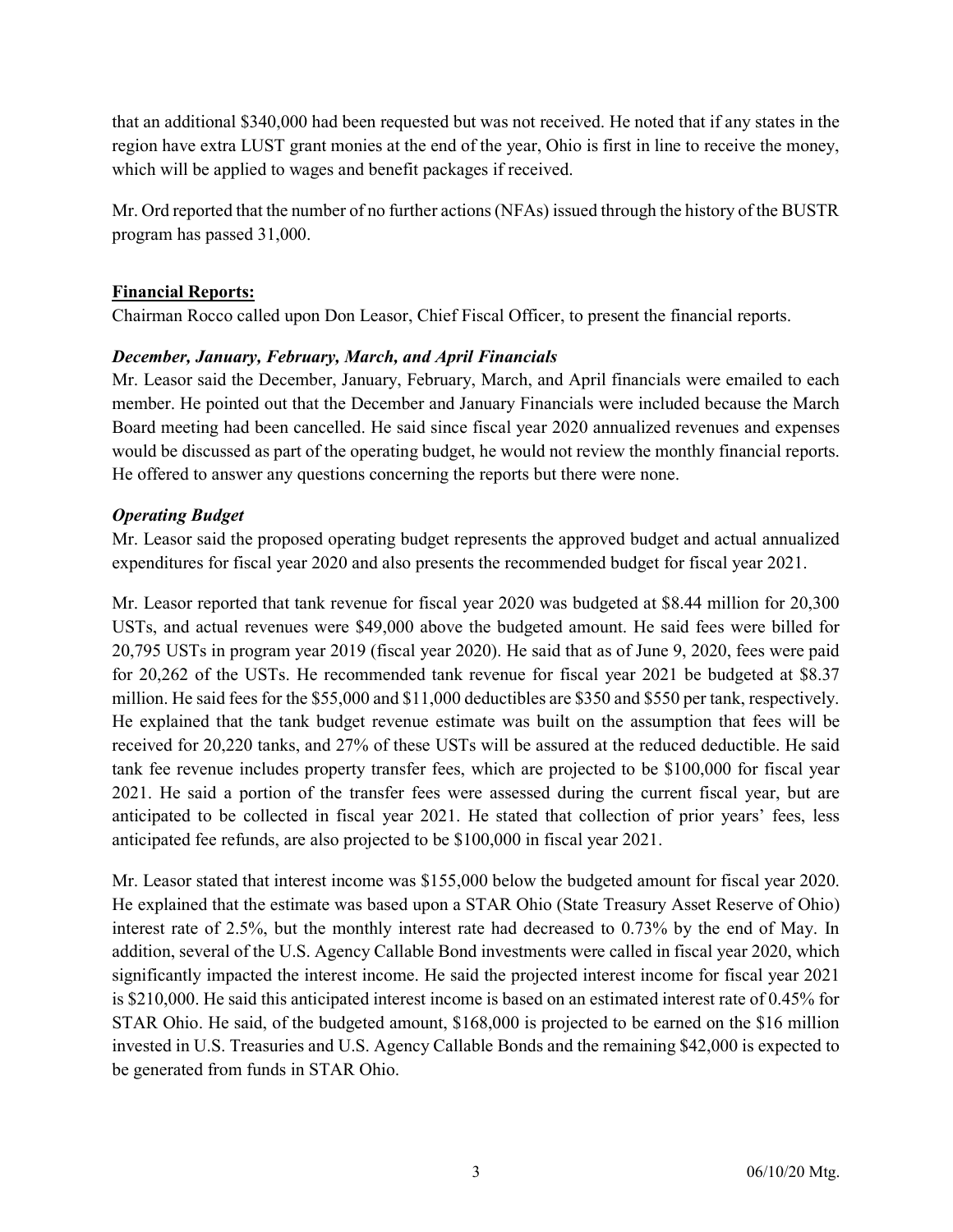Mr. Leasor reported that miscellaneous income totaled \$2,352. He explained that this income was from payments for printing and copying for public records requests along with cash rebates on purchases. He recommended that miscellaneous income be budgeted at \$1,000 for fiscal year 2021.

Mr. Leasor pointed out that actual total income was [\$104,815] below the \$9.16 million budgeted for fiscal year 2020.

Mr. Leasor said the claims expense is anticipated to be \$10.3 million for fiscal year 2020. He said this includes the payment to a major oil company under a settlement agreement. He stated that the proposed budget for the fiscal year 2021 claims expense is \$13 million. He noted that this includes \$4 million due to be paid to the same major oil company as part of the settlement agreement by July 30, 2020.

Mr. Leasor said the salary line item expense was \$14,800 below the amount budgeted for fiscal year 2020. He recommended the fiscal year 2021 budget for employee salaries be set at \$1.43 million. He said this amount reflects cancellation of a 3% pay increase that was originally included in the approved biennial budget to maintain parity with increases provided for in the union contract. He said, additionally, the Office of Budget and Management is developing plans to implement cost savings days for state employees during fiscal year 2021 to reduce personnel costs. He mentioned that this reduction was not factored into the recommended salary budget as the Office of Budget and Management has not finalized the process for cost saving days.

Mr. Leasor reported that temporary services expenses were \$23,700 below the budgeted amount. He noted that it was planned to use a temporary employee for a document management project. He explained that the scanners were installed, and the software was being customized when the project was put on hold following the declaration of the pandemic. He noted that a portion of the temporary services budget was expended due to a temporary employee being brought in house to fill in for an employee out on maternity leave. He recommended the 2021 budget for temporary services be \$30,000.

Mr. Leasor said the actual rent expense for fiscal year 2020 was \$5,700 below the budgeted amount. He recommended the fiscal year 2021 budget for rent be set at \$155,000, which includes funds for a potential increase of up to 4% for operating costs as provided for in the lease agreement.

Mr. Leasor reported that actual expenses for office supplies were about \$2,200 below the budgeted amount. He said the amount requested for fiscal year 2021 is \$20,000. He explained that this amount includes monies for standard office supplies, offsite storage, and computing hardware and software with a cost of under \$500. He reported that printing and copying expenses for fiscal year 2020 were \$4,900 below the budgeted amount. He said the recommended budget for fiscal year 2021 remains at \$15,000.

Mr. Leasor said legal and professional actual expenses were below the budgeted amount by [\$34,607]. He said the amount requested for legal and professional expenses for fiscal year 2021 is \$250,000. He explained that this expense includes the cost for the services of the assistant attorney general; a hearing officer; the annual audit; attorney general and special counsel fees related to the collection of delinquent accounts; database maintenance services; a service contract for the scanners; a database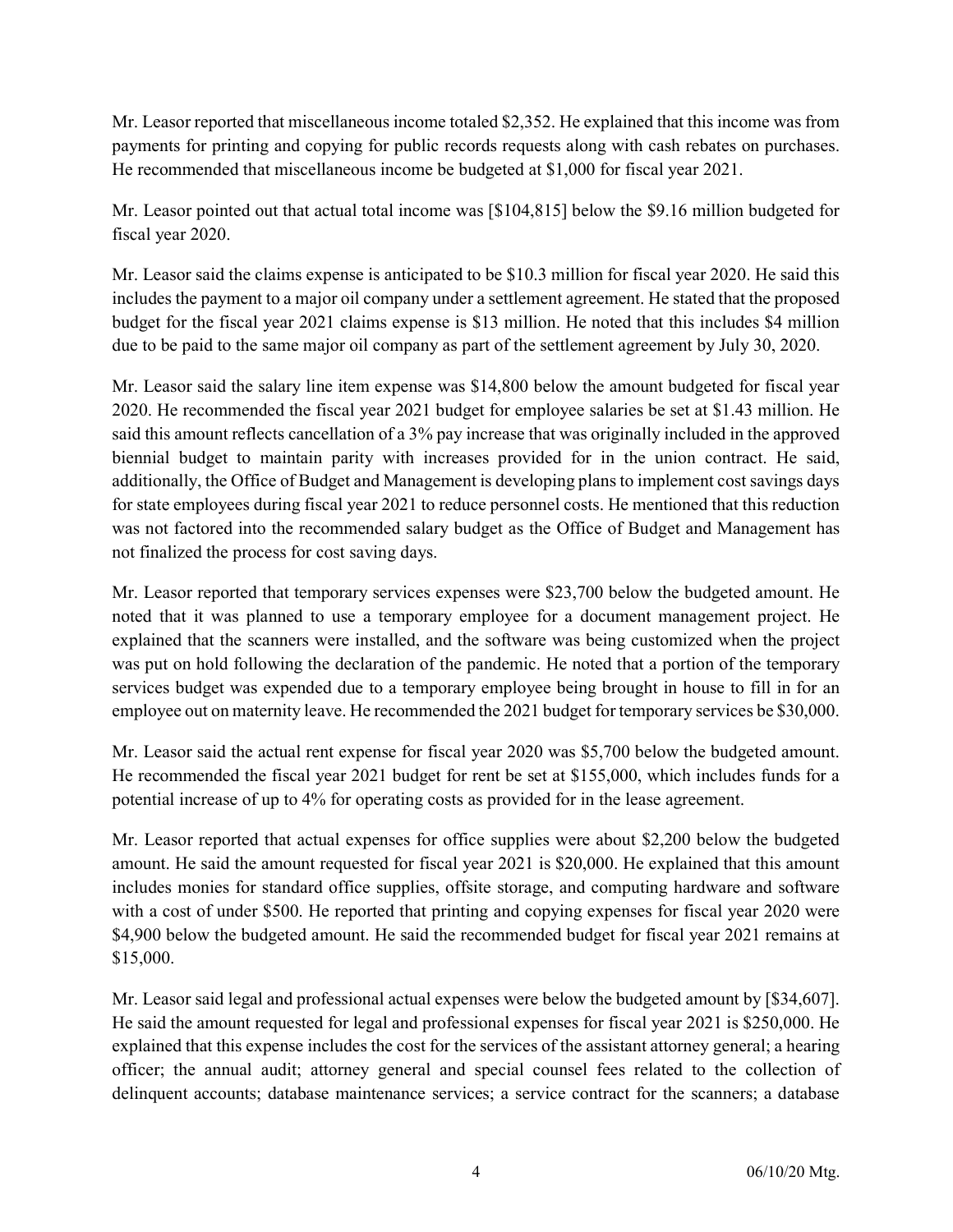update to interface it with the scanning equipment; the actuary review for the claims study; and other miscellaneous professional services.

Mr. Leasor reported that traveling expenses were \$2,900 below the budgeted amount. He said the recommended budget for travel expenses for fiscal year [2021] is \$6,000.

Mr. Leasor stated that employee expenses were \$900 below the budgeted amount. He said the recommended budget for employee expenses for fiscal year 2021 is \$1,000. He explained that this cost is for providing refreshments at board meetings.

Mr. Leasor said telephone expenses were \$72 above the budgeted amount. He explained the expenses were slightly over budget because the network bandwidth was expanded and additional phones were acquired in order to provide VoIP phones to the staff at their remote working locations. He said the anticipated telephone expenses for fiscal year 2021 are \$15,200. He noted that this expense includes web access, website hosting, spam/virus filtering, and the VoIP phone and video conference systems.

Mr. Leasor reported that postage expenses were \$2,900 below the budgeted amount and the recommended budget for postage expenses for fiscal year 2021 is \$30,000.

Mr. Leasor said the depreciation expense was below the budgeted amount by \$3,900 and the anticipated depreciation expense for fiscal year 2021 is \$29,800.

Mr. Leasor pointed out that overall operating expenses were about \$96,000 below the amount budgeted for fiscal year 2020. He stated that the recommended fiscal year 2021 operating expense budget total is \$1,982,000, which is a \$29,000 increase from the 2020 budget.

Vice-Chairman Hull questioned if there was consideration for other employee expenses related to the staff working from home, and asked if the Board should consider an allowance for real expenses to the employees. Mr. Leasor said the staff should not be incurring any out-of-pocket expenses. He explained that the staff were equipped with computer workstations and a printer if requested, which has enabled them to work from home as if they were working in the office. He said any supplies needed by the staff are available and are included in the budgeted office expenses.

Vice-Chairman Hull asked if the 4% increase in rent for the office space utilities, maintenance, and cleaning would be revisited. He commented that in the private sector, there has been a lot of forbearance, with property owners being proactive in recognizing the impact of the COVID-19 pandemic on how business is done. He said there is a reason to talk with the property owner about foregoing an increase this year or even argue for a reduction. Mr. Leasor said that the 4% increase was put in to the budget because it is part of the contract, but he did not believe any increase has been realized. He noted that one of the monthly bills was reduced because their operational expenditures in calendar year 2019 were lower than expected. Vice-Chairman Hull said it would be worth checking in with them and Mr. Leasor said that he would.

Vice-Chairman Hull commented that his organization has moved to using the Microsoft Teams platform and found it to be a superior experience over Skype or other VoIP services. He asked if any other Board members were using it and Mr. Ord responded stating that BUSTR's staff is also using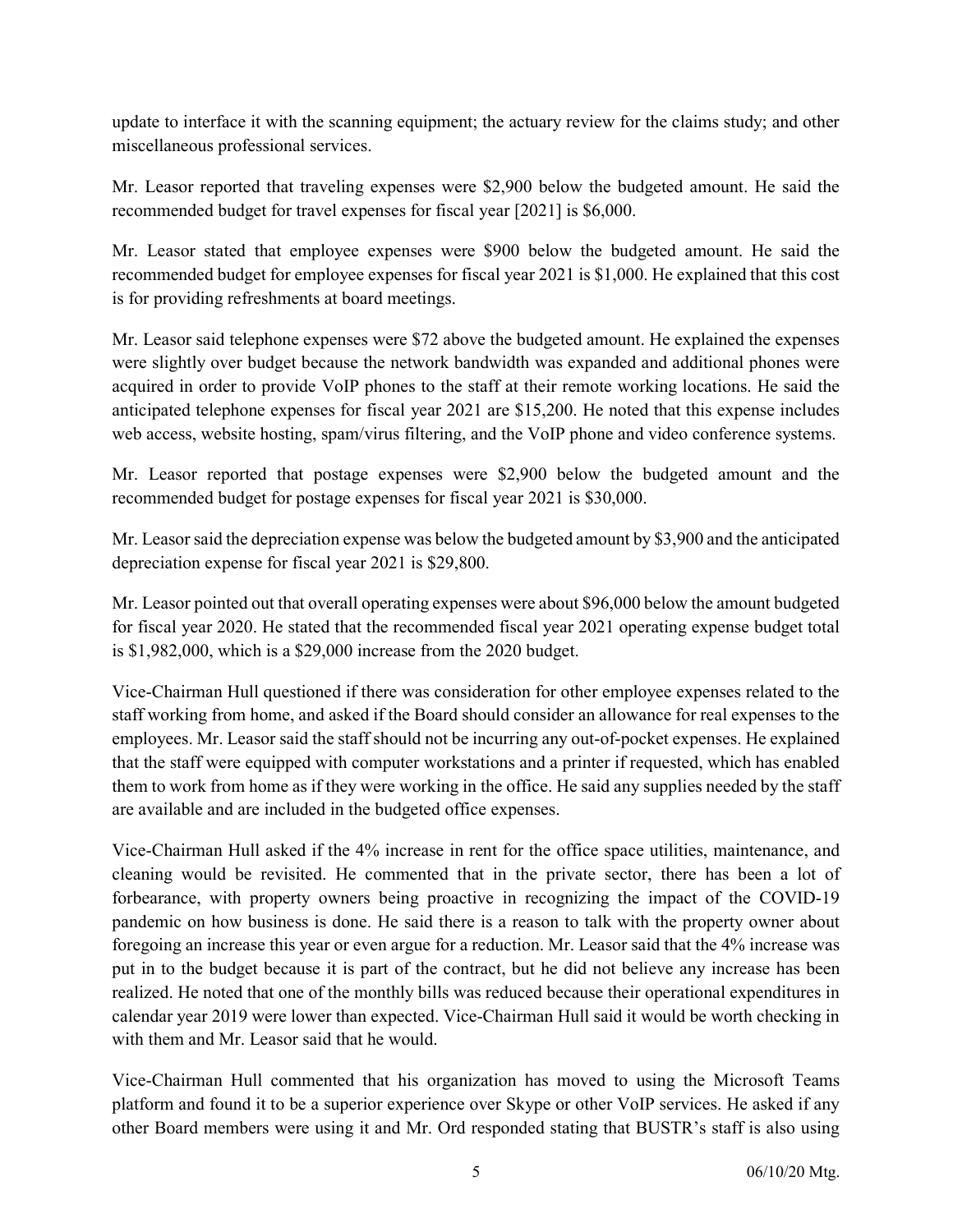Microsoft Teams and it is working out well for them. Chairman Rocco asked if the Board utilizes the subscription service for Microsoft software or owns individual licenses. Mr. Leasor stated that the Board has individual licenses. He commented that Microsoft Teams had been considered, but there was not enough time to move in that direction. Chairman Rocco said Microsoft Teams is a good communication platform allowing for the staff to collaborate through email, chat, and video conference as well as do a variety of other things. He suggested the staff look into using the application moving forward.

Chairman Rocco asked if there were any other questions concerning the proposed operating budget and there were none. He then requested a motion to approve the operating budget as proposed. Vice-Chairman Hull so moved and Mr. Ord seconded. A vote was taken and all were in favor. The motion passed.

# Capital Budget

 $\overline{a}$ 

Chairman Rocco called upon Mr. Leasor to present the proposed capital budget for fiscal year 2021.

Mr. Leasor said the proposed capital budget includes the fiscal year 2019 actual expenditures, the budgeted amounts and annualized expenditures for fiscal year 2020, and the recommended budget for fiscal year 2021.

Mr. Leasor said furniture and equipment was budgeted at \$2,500<sup>1</sup> for fiscal year 2020 and there were no expenditures for this budget line. He said the recommended furniture and equipment budget for fiscal year 2021 is \$2,500. He said this would be for any miscellaneous furniture purchases that may be needed.

Mr. Leasor reported that data processing and electronics were budgeted at \$45,000<sup>2</sup> for fiscal year 2020, and the actual expenditures for this line item were \$35,347. He said these expenditures included the purchase of the scanning equipment, document management software and replacement of three out-of-date computers. He said \$10,000 is recommended for data processing and electronics for fiscal year 2021. He noted that the amount requested is for the purchase of additional scanning-related equipment, a new laptop, and the replacement of other IT equipment, if needed.

Mr. Leasor said the recommended capital budget for fiscal year 2021 totaled \$12,500. Chairman Rocco asked if there was enough funding in the proposed budget to further support the staff working remotely and to make the change to using the Microsoft Teams platform. Mr. Leasor said the cost for Microsoft Teams would fall under legal and professional expenses in the operating budget and that he believed there was enough room in that budget if it is decided to move in that direction. Vice-Chairman Hull said there might be some initial equipment modification costs that would go along with utilizing the application and suggested that the capital budget be increased by \$10,000 to give flexibility for it. He commented that moving forward there will be opportunities to better support remote employees and to significantly upgrade their remote work experience with minimal additional equipment purchases. Mr. Fleming said he thought it was a great idea. He commented that if there is another spike in cases in the fall and winter, there might be a need to adjust quickly. Chairman Rocco asked if there were any other

<sup>&</sup>lt;sup>1</sup> The approved Fiscal Year 2020 budget for furniture and equipment was \$5,500.

<sup>&</sup>lt;sup>2</sup> The approved Fiscal Year 2020 budget for data processing and electronics was \$50,000.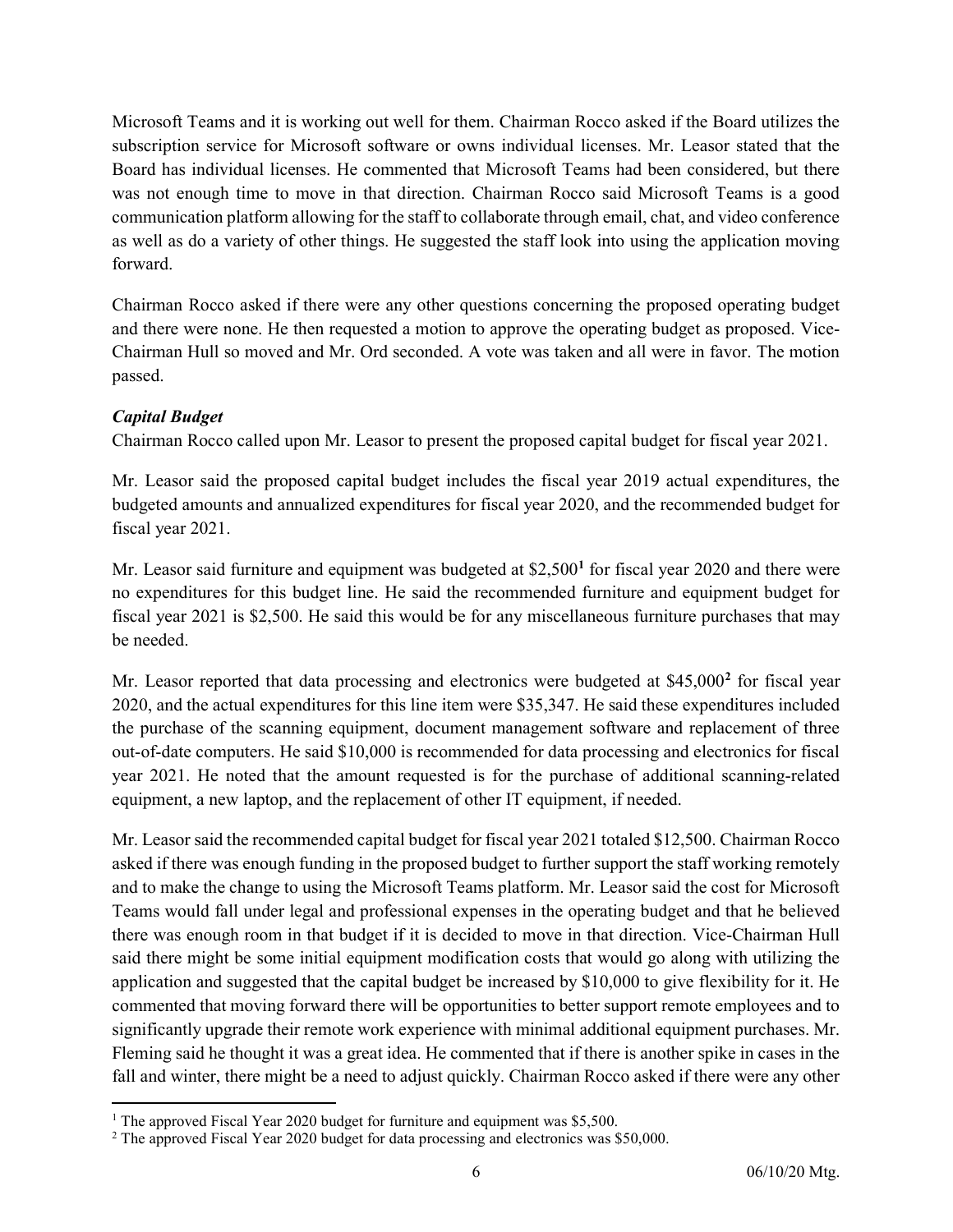questions, comments, or recommended changes and there were none. He then requested a motion to approve the capital budget as amended to a total of \$22,500. Vice-Chairman Hull so moved and Mr. Fleming seconded. A vote was taken and all members voted in favor. The motion passed.

### Obligate Money for the Payment of Claims

Chairman Rocco said, as was discussed in the presentation of the operating budget, \$13 million was budgeted for the payment of claims for the upcoming fiscal year. He then requested a motion to obligate \$13 million for the payment of claims for fiscal year 2021. Mr. Stephenson so moved and Vice-Chairman Hull seconded. A vote was taken and all members voted in favor. The motion passed.

### Actuary Contract

Chairman Rocco called on Mr. Leasor to discuss the actuary contract.

Mr. Leasor explained that, in the previous two years, Milliman Inc. was used to evaluate the claims that are being held and to develop a liability estimate for that group of claims. He explained that a significant portion of the held claims had been settled under an agreement with a major oil company, and he requested Milliman be used once more to perform the analysis of the held claims. He said Milliman estimated the fees for the contract to be \$24,000 - \$27,500. He said this amount is higher than the previous year because the actuary will need to develop a method to factor in the claims settled under the major oil settlement.

Chairman Rocco asked if the \$27,500 included travel and related fees and Mr. Leasor said that it did not. He noted that Milliman has not historically billed for travel because the data has been shared electronically and there has been no need for them to travel to the Board's office. Chairman Rocco said the need for Milliman's services is primarily driven by the major oil settlement, which significantly affected expenditures and in-house claims. He asked if there were any questions concerning the proposal and there were none. He then requested a motion to authorize the Chairman to enter into an agreement with Milliman, Inc. to assist the Fund in developing the potential claim liability as of June 30, 2020, in an amount not to exceed \$27,500 plus travel and related fees. Vice-Chairman Hull so moved and Mr. Fleming seconded. A vote was taken and all were in favor. The motion passed.

### Hearing Officer's Contract Renewal

Chairman Rocco said the contract for the Board's hearing officer, Howard Silver, was up for renewal. He explained that Mr. Silver has agreed to extend his contract as the Board's hearing officer at the terms of the existing agreement and the Board would simply be reauthorizing the contract.

Mr. Leasor commented that the terms of the contract provide for an hourly rate of \$150. He added that the contract gives a minimum of five hours for the contract period and the hearing officer is not bound to supply any more than 300 hours for the year. The contract also includes a maximum payment of \$3,410 per appeal, unless approved otherwise. He noted that the rate and maximum amount per appeal were increased in fiscal year 2020.

Chairman Rocco asked if there were any questions concerning the contract and there were none. He then requested a motion to authorize the Chairman to enter into an agreement with Howard Silver for the continuation of hearing officer services for the period of July 1, 2020, through June 30, 2021. Vice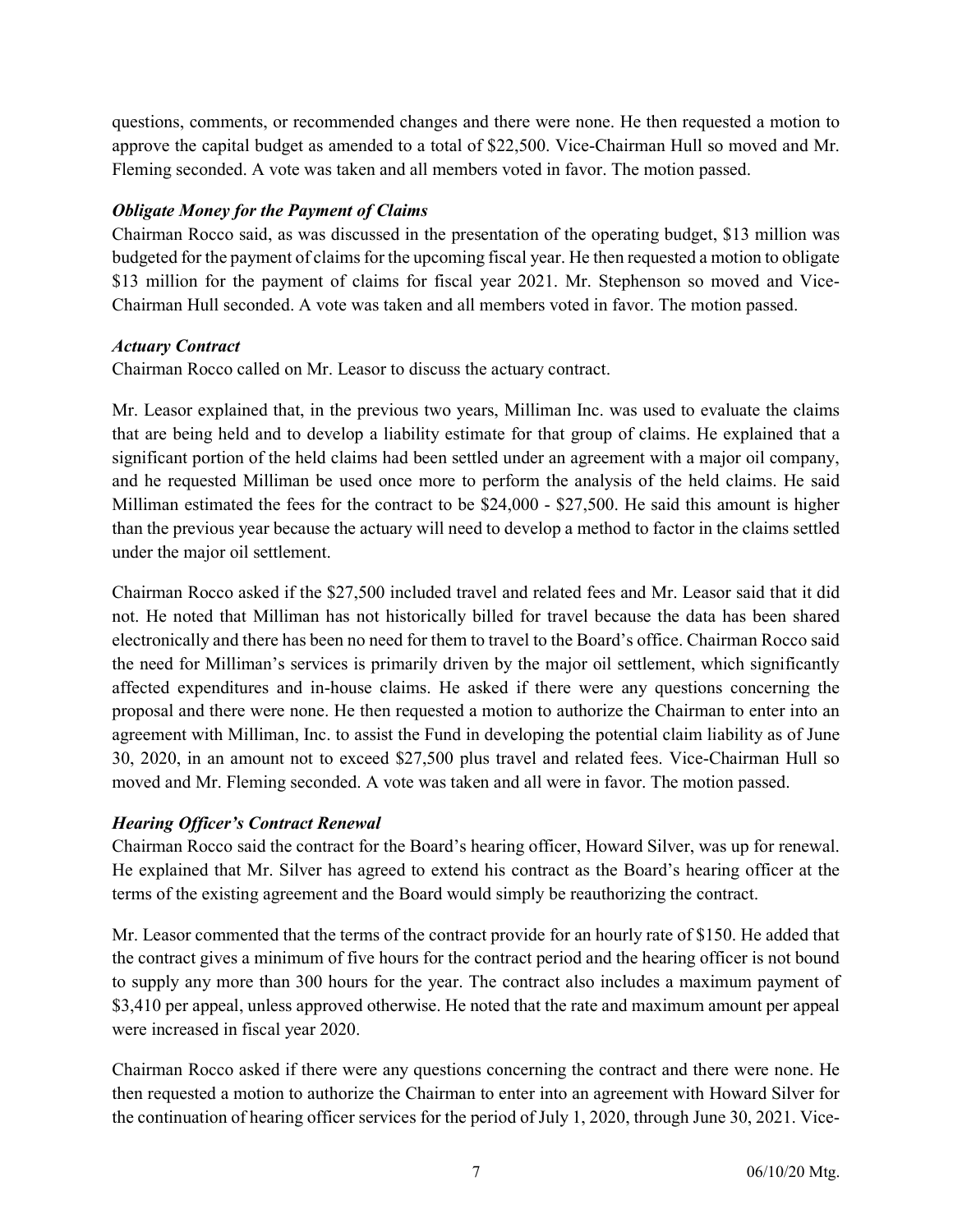Chairman Hull so moved and Mr. Ord seconded. Chairman Rocco asked if there were any questions or discussion concerning the contract and there were none. A vote was taken and all members were in favor. The motion passed.

### Assistant Attorney General Memorandum of Understanding

Chairman Rocco said the renewal of the agreement for the assistant attorney general services for the upcoming year was on the agenda. However, a proposed contract had not yet been provided by the Attorney General's Office. He stated that he did not expect the cost for the attorney general services to exceed the current contract amount of \$92,900. He said his recommendation is for the Board to allow the attorney general services agreement to be approved as long as the amount does not exceed \$92,900. He asked if there were any questions or comments concerning his proposal and there were none. He then requested a motion to authorize the Chairman to enter into an agreement with the Attorney General's Office for the continuation of legal services in an amount not to exceed \$92,900 for fiscal year 2021. Vice-Chairman Hull so moved and Mr. Bryant seconded. A vote was taken and all members were in favor. The motion passed.

### Database Consultant Contract

Chairman Rocco called upon Mr. Leasor, to discuss the database consultant contract.

Mr. Leasor said the Board's database known as STARRS (Statistical Tank and Reimbursement Records System) is used for managing tank owner accounts, and tracking and processing claims. He said historically, the Board has executed a maintenance contract with a monthly retainer so that any glitches, defects, and expansion of the database can be addressed without delay. He said he is recommending the Board authorize the chair to execute a contract with the developer in an amount not to exceed \$15,000 for the continuation of the contract. He said under the agreement the consultant would assist with the annual fee statements, the claim liability study, alteration of existing reports and the creation of new reports, specialized SQL queries to retrieve data, any updates required due to changes in procedures or rules, and the installation and troubleshooting of the database on client workstations.

Chairman Rocco asked if there were any other questions or discussion and there were none. He then requested a motion to authorize the Chairman to enter into an agreement with Software Engineering LLC for various updates and fixes to the existing STARRS database in an amount not to exceed \$15,000 for fiscal year 2021. Vice-Chairman Hull so moved and Mr. Fleming seconded. A vote was taken and all members were in favor. The motion passed.

# Fee Statement Statistics

Mr. Leasor stated that the 2020 program year fee statements were issued on April 28, 2020, and about \$8.3 million was invoiced to 3,242 owners of 20,700 USTs. He said that historically the fee statement statistics presented at the Board meeting represented data available the day prior to the meeting. However, in order to provide the information in a timely manner, the data in the report was as of May 31, 2020.

Mr. Leasor said as of May 31, 2020, the per-tank fees collected were approximately \$2.3 million, which represents about 28% of the amount billed. He pointed out that collections for the same period in the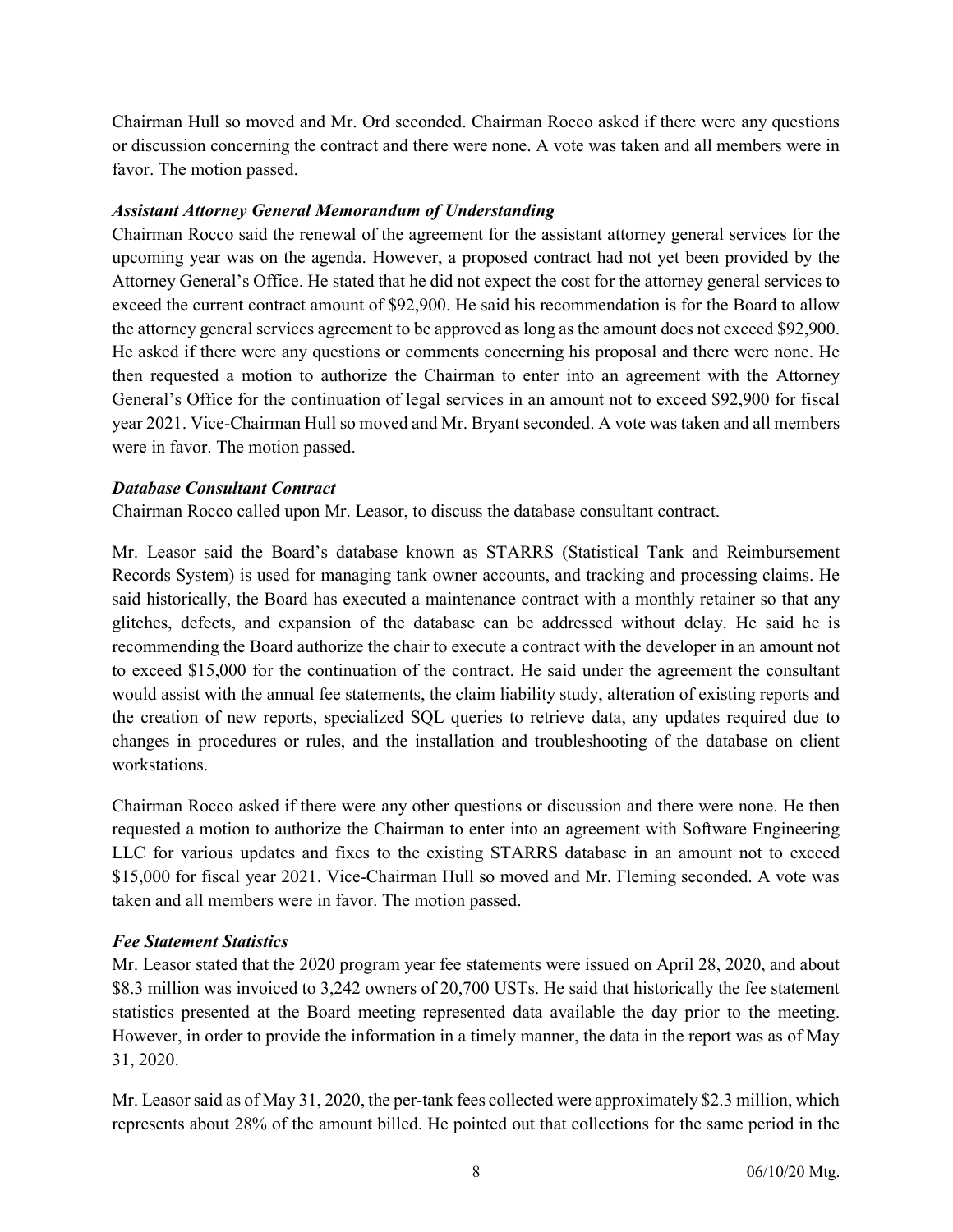previous year were \$2.7 million. He noted that collections to date for the 2020 program year are 86.7% of the fees collected for the same period of time in the prior year.

Mr. Leasor said between the fee statement mailing in April 2019 and May 31, 2020, about \$8.3 million was collected for 2019 program year fees, and \$188,000 was collected for prior years' fees net of \$57,235 in refunds paid.

Mr. Leasor reported for the 2020 program year, a total of 15,400 tanks were billed at the standard deductible (\$55,000) per-tank fee and about 5,300 tanks were billed at the reduced deductible (\$11,000) per-tank fee.

Mr. Leasor said as of May 31, 2020, fees had been paid at the standard deductible rate for 3,600 tanks and at the reduced deductible amount for 1,900 tanks. He said, in total, fees had been paid for 5,515 tanks by 1,125 owners. He said this compares to fees being paid for 6,462 tanks by 1,187 owners for the same period of time in the prior year. He noted that in comparison to the previous year, the number of tanks paid decreased by about 15%, and the number of owners that had paid decreased by 5%. He said this is 947 fewer tanks paid and 62 fewer owners paid, in comparison to the previous year. He said that as of June 9, 2020, fees for about 806 fewer tanks and 116 fewer owners were paid in comparison to the same period in the previous year.

Vice-Chairman Hull asked if anything was done to give extensions or waive late payment fees in light of the COVID-19 pandemic. Mr. Leasor said that late fees would not be assessed until the issuance of the Director's Orders in August and commented that the Fund's Director has the discretion to waive late payment fees. Chairman Rocco asked if BUSTR was seeing a similar decrease in payment of tank registration fees and Mr. Ord said they are noticing the same reduction primarily from smaller tank owners. Chairman Rocco asked if anything was done by BUSTR to extend the timeframe for the payment of fees and Mr. Ord said that they did not want to set a precedent but are remaining silent and forgetting late fees. Chairman Rocco stated that unfortunately, the fee assessment statements were sent out in the middle of the health emergency and he suspects that business dropped by around 40 to 50 percent at the time when owners would typically be making payment. He suggested that the determinations, which assess the late payment fees, not be sent until after the September Board meeting. He explained that this would give the Board the opportunity to see where things stand and provide an additional 30 days from when the notices would normally have been sent out.

Mr. Stephenson commented that, in his business, he found sales at some convenience stores in urban centers were off by 40 to 50 percent. However, sales volumes increased at smaller stores in rural areas as people avoided grocery stores and went to convenience stores. Mr. Cantrell said that in his experience, the volume of fuel gallons sold was down, but the profit on gallons doubled. He explained that the increased profit margins offset the lower fuel volumes, and the cash going to the bank never changed. After some further discussion, Chairman Rocco said the sentiment seemed to be for the Board to take no action with respect to the fees until the September meeting and the Board could evaluate where things stand at that time.

### Compliance and Fee Assessment Report: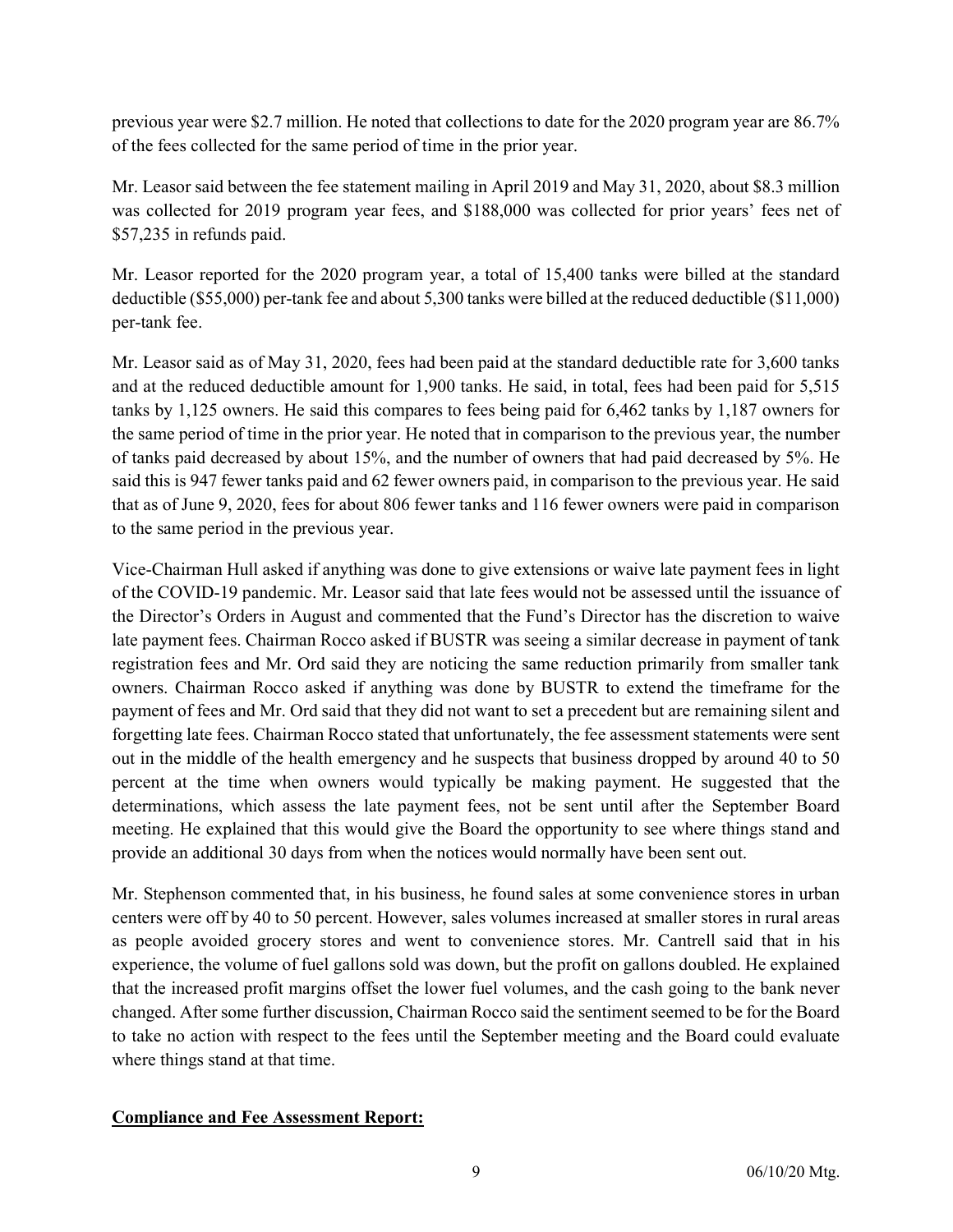Chairman Rocco called on Madelin Esquivel, Assistant Director, to present the compliance and fee assessment report.

Ms. Esquivel reported as of May 31, 2020, refunds totaling \$57,235 had been paid to 68 owners for the 2019 program year. She said there are 2,649 pending refunds, totaling \$1.4 million. She commented that number has remained fairly consistent, with new refunds being entered as refunds are paid. She said a total of \$20,412 was used to offset unpaid prior years' fees.

Ms. Esquivel stated that as of May 31, 2020, the total collected by the Attorney General's Office and Special Counsel less the collection costs was \$72,238. She said that 189 accounts totaling \$553,379 had been certified to the Attorney General's Office for collection for the 2019 program year. She pointed out that these numbers were incorrect in the report.

Ms. Esquivel said there are ten Orders Pursuant to Law currently under appeal and information to support the objection is expected for eight appeals. She said information has been received and is under review for the two other appeals. She said there are currently no Determinations to Deny a Certificate of Coverage under appeal.

Ms. Esquivel stated that all Ability to Pay Applications had been reviewed and closed. The Ability to Pay program allows former UST owners experiencing financial difficulty to apply for and receive a determination of their ability to pay delinquent fees.

Ms. Esquivel reported that as of June 1, 2020, a total of 2,993 Certificates of Coverage have been issued for program year 2019. She said there are 45 Applications for Certificates of Coverage currently being processed, 14 unresolved Pending Denials, and 95 unresolved Determinations to Deny a Certificate of Coverage.

Ms. Esquivel stated that there are 31 uncashed refund checks totaling \$22,558. She said there are seven owners with pending refunds totaling \$30,235 to whom letters have been sent notifying them that more information is needed before their refunds may be issued. She said there are 34 owners with pending refunds totaling \$60,745 for which information had been requested, but no responses have been received.

# Claims Reports:

Chairman Rocco called on Rick Trippel, Claims Supervisor, to present the claims reports.

Mr. Trippel reported that the claims staff transitioned to working from home as a result of COVID-19, which affected productivity. He said as the staff becomes better situated in their work-from-home environment, the hope is that things will pick back up. He noted that the staff were recently given printers, which seemed to have helped.

Mr. Trippel said that since the January Board meeting, many of the claims statistics have dramatically changed. He explained that this was due to the December 5, 2019 settlement agreement with a major oil company and the 1,093 claims associated with it. He said the face value of those claims was just under \$26 million, and per the agreement, a total of \$12. 6 million is to be paid in four installments.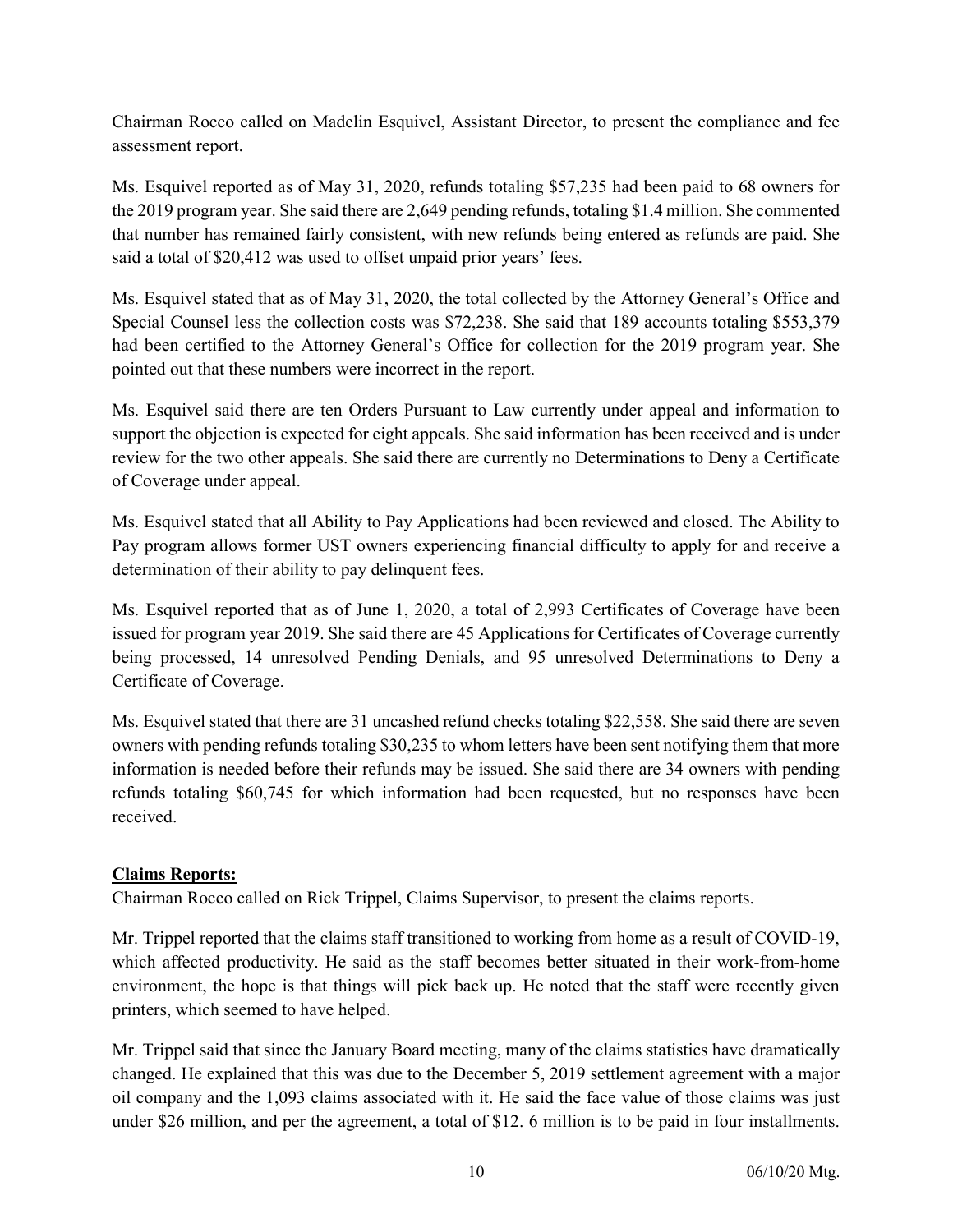He said the first installment payment of \$4.1 million was mailed on January 28, 2020. He said that after the first installment was paid, the status of the 1,093 claims was changed from open to payment pending or settled. He said that due to the magnitude of the changes to the report, he would separate the 1,093 claims included in the settlement agreement from the claims settled by a detailed review to allow a better comparison with historical statistics.

Mr. Trippel reported that as of June 1, 2020, the total maximum liability of in-house open claims is just under \$9.4 million. He said this is a significant decrease from the \$32 million that was reported at the January Board meeting; primarily as a result of the claims settled in the December settlement agreement. He said using the fiscal year 2020 average claim payout ratio of 81.5%, the anticipated liability of unpaid in-house claims is just under \$7.7 million. He said as of June 1, 2020, a total of 564 claims with a total face value above the deductible amount were pending review. He noted that this was a significant decrease from the 1,628 claims with a face value above the deductible reported at the January meeting. He commented that this was again primarily a result of claims included in the December 5, 2020 settlement agreement. He said as of June 1, 2020, a total of 28 claim settlement determinations were under appeal. He said that 22 of the claim appeals pertain to two release sites and said that information to support the appeals is expected for 17 of the appealed claims.

Mr. Trippel explained that two Claim Settlement Summary reports were provided; one without the major oil settlement claims shown as Page 2 and one with the major oil settlement claims on Page 2A. He said the information was presented in this way to help show the impact of the December 5, 2019 settlement agreement claims.

Mr. Trippel reported that as of June 1, 2020, a total of 477 claims were received and 451 claims were settled or closed this program year. He noted that 20 of the closed claims were for sites with NFAs and the claim values were below the deductible amount. He stated that the average payout per claim application was \$13,911, which calculates to an average payout ratio of 81.5% of the net value (face value – deductible). He said that about 40% of the 197 claims settled in January through May were jobber claims that had been held pending the resolution of the issues with the major oil company. He explained that jobber claims are claims filed by current owners of release sites who are completing corrective actions on behalf of the responsible parties. He noted that the costs for these claims are being reimbursed after a detailed review of the submitted costs. He said that when the major oil settlement claims are included, the average payout per claim application was \$12,202, which calculates to an average payout ratio of 61.6% of the net value.

Mr. Trippel said for program year 2019, a total of 109 eligibility applications were received and 77 eligibility determinations were issued. He noted that 51 were approved and 26 were denied. He said five were denied because it was determined there was no release, four were for late-filed applications, one was denied for no valid Certificate of Coverage, five were because the UST system was abandoned or out of compliance, and the remaining 11 were denied due to no corrective actions being required. He said as of June 1, 2020, a total of 94 eligibility applications are pending review and more information has been requested for nine of those applications. He commented that 21 of the applications were unreviewable due to lacking the necessary reports. He stated that five eligibility determinations are under appeal.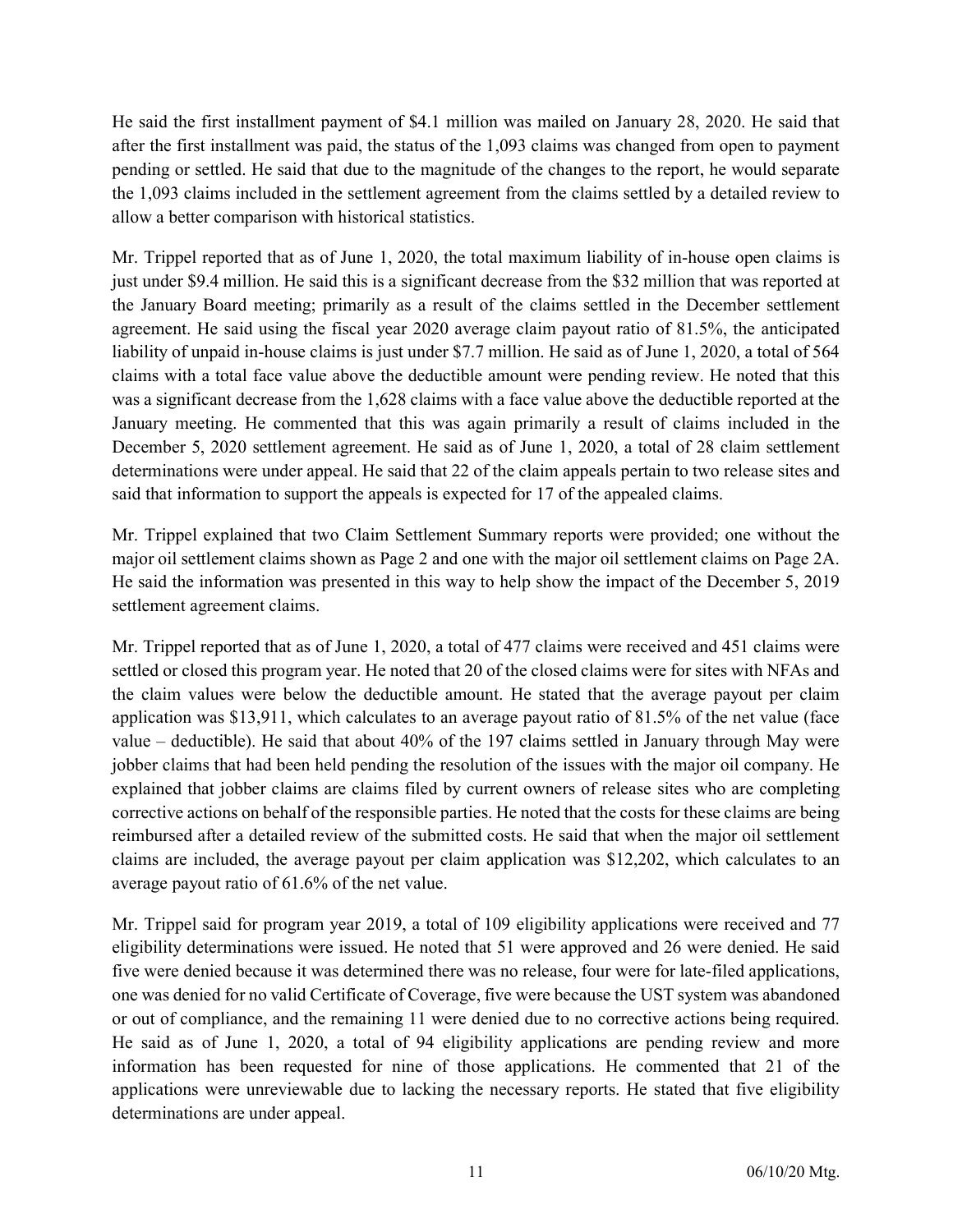Mr. Trippel reported that as of June 1, 2020, a total of 50 cost pre-approval requests were pending review. He said, of the pre-approval requests pending review, 37 were mandatory, six were voluntary, and seven were notifications of cost exceedance. He said that as of June 1, 2020, a total of 112 cost pre-approval requests were received and 104 cost pre-approval notifications were issued.

### Finance Committee Report:

Chairman Rocco stated that the Board's Finance Committee had met prior to the Board meeting to review a few of the Board's policies. He noted that the policy revisions had not been provided to the Board members prior to the meeting, and then called on Mr. Leasor to briefly discuss the recommended changes to the Board's investment policy.

Mr. Leasor explained that the proposed changes to the investment policy were the result of discussions at Finance Committee meetings along with input from the Treasurer's Office. He said the recommended changes were primarily minor editorial modifications. He said that under the "Purpose" section of the policy the committee recommended changing "…provide a competitive investment return" with "provide a market rate of risk-adjusted-return through economic and budgetary cycles." He pointed out that under the "Safety of principal" paragraph the language was being changed from "This primary objective is to mitigate credit risk" to the "The Board will seek to ensure the safety of the Fund's capital by managing credit risk." He explained that other updates included replacing "minimize credit risk" with "manage credit risk" and "minimize interest rate risk" with "manage exposure to interest rate risk." After pointing out the other changes, the Chairman asked if members had any questions concerning the proposed changes and there were none. He then requested a motion to accept the recommended changes to the Board's Investment Policy as presented. Mr. Fleming so moved and Vice-Chairman Hull seconded. A vote was taken and all members were in favor. The motion passed. Vice-Chairman Hull asked if the footer of the policy would be changed and Mr. Leasor stated that the footer would indicate the new adopted date of June 2020.

Chairman Rocco then asked Mr. Leasor to provide a summary of the proposed changes to the Board's asset policy. Mr. Leasor stated that the asset policy referenced items that are being attached to the policy as appendices. He said these materials include Section 125.16 of the Ohio Revised Code, the Department of Administrative Services' directives on state property inventory policies and procedures, the State of Ohio's Financial Reporting and Accounting Policies for Capital Assets, and the Asset Management Handbook. He said that under the "Reporting" section "Net Assets" is being changed to "Net Position" to be consistent with the term as it is used in the audited financial statements. He noted that smartphones are being included on the list of tangible personal property. He said the physical verification of the location and condition of assets is being added to the internal control of capital assets to be consistent with the state policy. The Safe Guarding of Assets is being changed to the Safeguarding and Maintenance of Assets. He said the procedure to protect assets now includes cyber-security threats and a procedure to maintain and upgrade assets as part of the preparation of the annual capital and operating budgets was also added.

Chairman Rocco asked if there were any comments or questions concerning the proposed policy changes and there were none. He then requested a motion to accept the recommended changes to the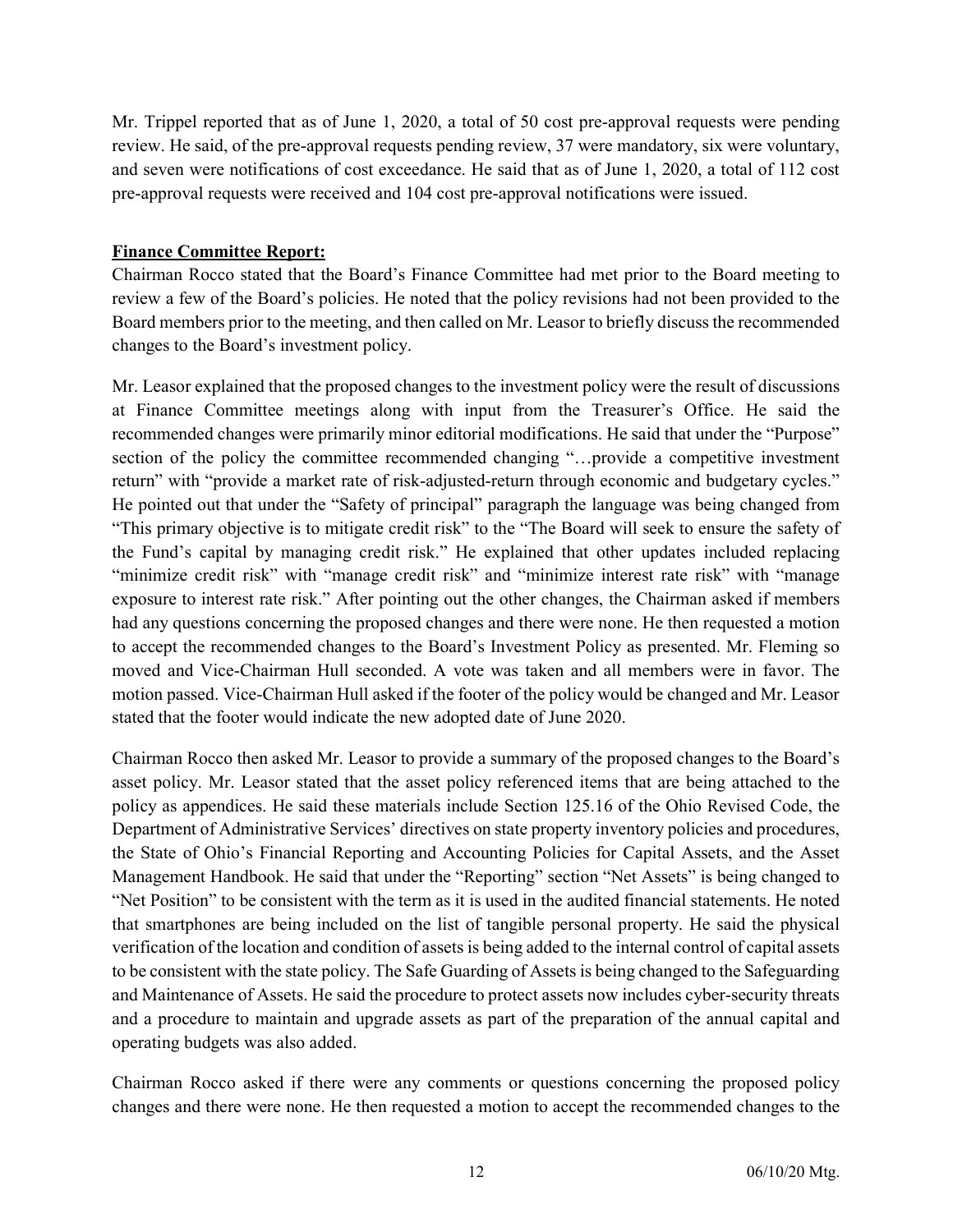Board's Asset Management Policy as presented. Vice-Chairman Hull so moved and Mr. Fleming seconded. A vote was taken and all members were in favor. The motion passed.

Chairman Rocco stated that the Finance Committee also looked at the Board's Collections Policy but there were no recommended changes to that policy.

#### New Business and Unfinished Business:

### Adoption of Rules

Chairman Rocco stated that copies of the rule amendments were emailed to the Board members and had been presented at previous meetings. He said that unless there were any comments or questions concerning the rules he would like to move forward with the adoption of the rules. None of the members voiced comments or questions. He then requested a motion to rescind rule 3737-1-04.2 of the Ohio Administrative Code and to amend rules 3737-1-01, 3737-1-02, 3737-1-03, 3737-1-04, 3737-1-07, 3737-1-08, 3737-1-09, 3737-1-09.1, 3737-1-12, 3737-1-12.1, 3737-1-15, 3737-1-16, 3737-1-18, and 3737-1-19 as presented at the public hearing of the Board on January 8, 2020, and to set an effective date of July 1, 2020. Vice-Chairman Hull so moved and Mr. Ord seconded. The Chairman called for a roll call. The following members voted in the affirmative: Ms. Waggener and Messrs. Bergman, Bryant, Cantrell, Fleming, Falconi, Hull, Stephenson, Ord, and Rocco. Mr. Azoff was no longer present and did not vote. There were no nays. The motion passed.

### Extended Filing Deadlines

Chairman Rocco said that at the beginning of the COVID-19 emergency, he and Executive Director, Starr Richmond, had discussions concerning the submission of claims and filing deadlines. He said that because Ohio was in a state of emergency and given the severity of the circumstances, they felt it was appropriate to provide a limited extension for the deadlines for the submission of eligibility applications, claim applications, cost pre-approval requests, and related requests for additional information. He explained that as a result of their discussions, a decision was made that any submissions that were due between March 14 and June 20, 2020, could be filed up until September 10, 2020. He said that the Board would need to ratify their decision but he first wanted the Board members to voice concerns and address questions before taking action on the decision to extend the filing deadlines.

Mr. Ord asked if a submission after the September 10, 2020 deadline would still be entertained if a legitimate reason is given for why the extended deadline could not be met. Chairman Rocco asked Director Richmond whether an extension beyond the due date is given when, under normal conditions, someone submits a request stating additional time is needed. Director Richmond stated that requests for extensions are not granted and this would be the first time deadlines were extended. The Chairman said that if the extended September deadline were to be missed, then it would be treated in the same manner as missing a normal deadline for submission. Mr. Ord expressed concerns that contractors and consultants may not be available to perform the work required and meet the extended deadline. He stated that based on conversations with various consultants, they have sheltered their personnel at home, drilling is not being done, and sampling and laboratory work has been limited. Vice-Chairman Hull stated that he felt it was prudent and appropriate to provide the filing deadline extension and that the 90-day extension should be sufficient. He said that after a short time his company was able to make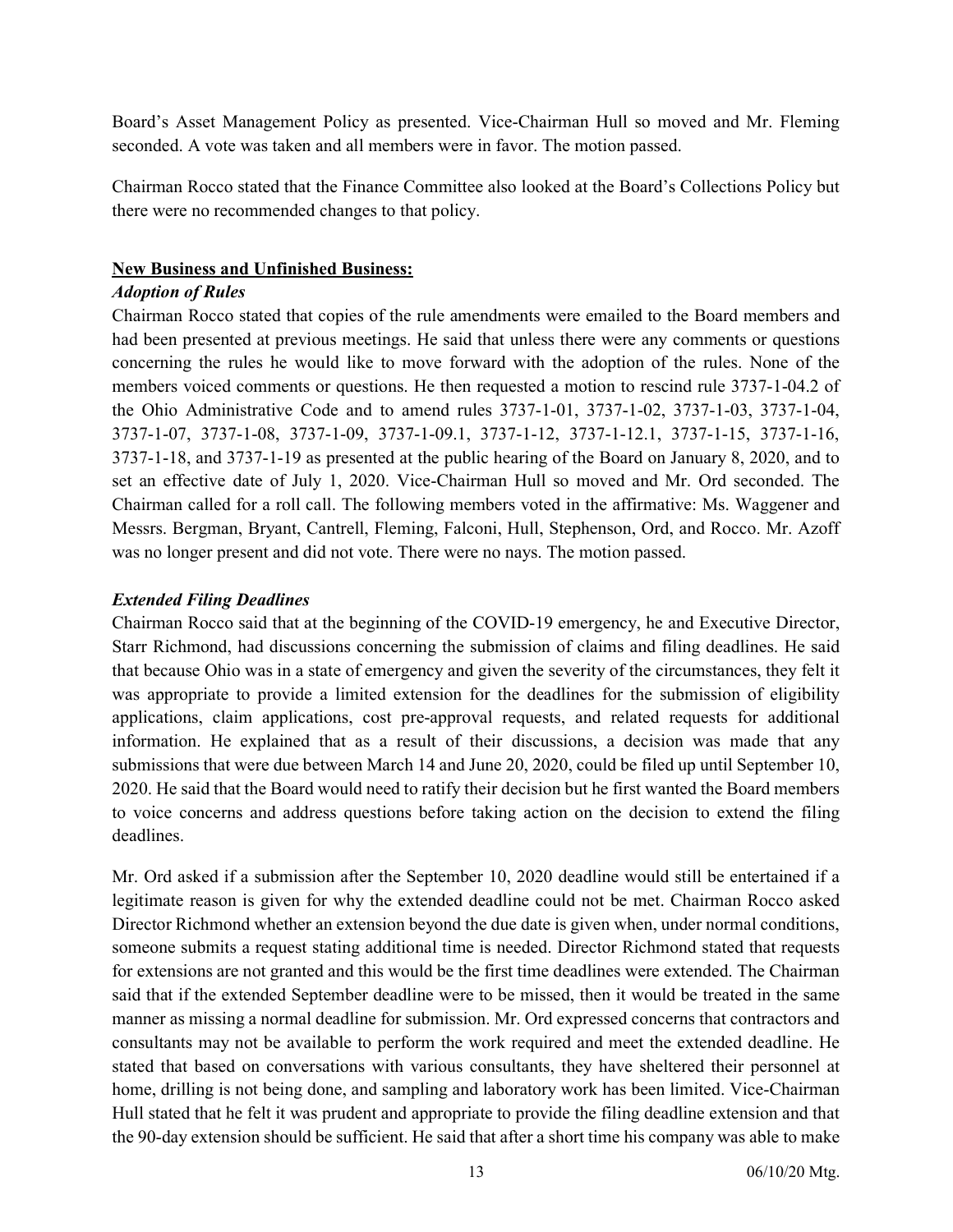provisions to move forward and have been able to meet scheduling deadlines; including field sampling. He commented that the delays they are experiencing are primarily owner generated. Mr. Fleming said that he knew of consultants furloughing personnel and pulling back on certain hourly staff but in many cases, the work is being maintained.

Chairman Rocco explained that 90 days was chosen as the basis for the extension because much of the state was shut down for the 90-day period from March through June. He commented that an unlimited timeframe cannot be provided and the Board is not in a position to make individual exceptions to the filing deadlines. He said that the Board could revisit the situation at the September Board meeting and extend the deadlines broadly once again if needed. He asked if there was any other discussion concerning the deadline extension and there was none. He then requested a motion to ratify the decision of the Executive Director made in consultation with the Board Chair to extend to September 10, 2020, the filing deadline for the submission of any Applications for Financial Assurance Fund Eligibility, Claim Reimbursement Applications, requests for cost pre-approval, and all related requests for additional information which had an original filing deadline between March 14, 2020 and June 12, 2020. Mr. Ord so moved and Mr. Fleming seconded. A vote was taken and all members were in favor. The motion passed.

### Suspended Claim Review – Premcor Refining Group Inc.

Chairman Rocco directed members' attention to a letter that was received from Valero concerning claims that are being held from processing as a result of double dipping. He noted that Valero's original letter and the Executive Director's response to it were also provided with the meeting materials. He reminded members that the Board had suspended the processing of claims related to the double dipping and Valero and its related companies were affected by that decision. He said that the held claims will need to be resolved but it did not need to be addressed at the present meeting.

### Hardship Application

Chairman Rocco called upon Mr. Leasor to present the hardship application.

Mr. Leasor stated that the Board's rule 3737-1-08 provides for an owner experiencing financial hardship to apply for hardship status with the Fund. He said granting hardship status allows for the acceleration of the review of the claims submitted by the owner. Mr. Leasor noted that granting hardship status does not increase the amount of reimbursement to the tank owner. He stated by accelerating the review of the claim, it reduces the financial burden the owner would experience if the claims were reviewed and settled in the normal course of business. He said, once granted, the hardship status remains in effect for a two-year period and at that time, the owner may reapply for hardship status.

Mr. Leasor stated that, in determining hardship status, the application and a minimum of two years of income tax records are reviewed. He said, in addition, a U.S. Environmental Protection Agency (U.S. EPA) financial capacity test is used to evaluate the owner's cash flow and determine if the owner is able to carry debt, in which case, the owner could finance the costs of corrective actions over time.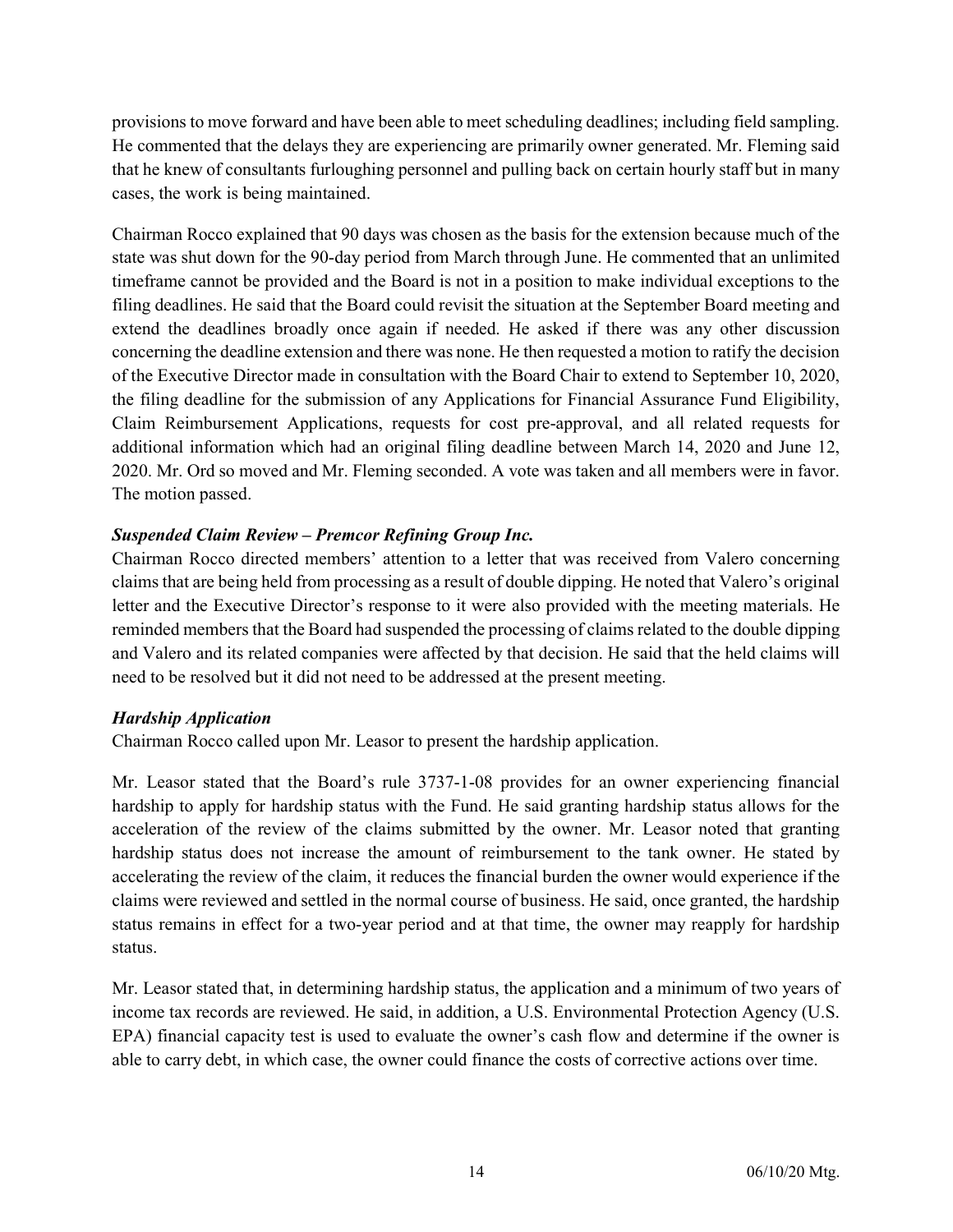### Claim # 22741-0001/02/05/14, Owner – Route 53 Service, LLC

Mr. Leasor said Route 53 Service, LLC is the responsible party for a release discovered in program year 2013 at 8910 South State Route 53 in McCutchenville, Ohio. This is the sixth request for hardship status.

Mr. Leasor stated that, to date, the Fund has reimbursed \$335,000 for corrective action costs for this release. He said that one claim in the amount of \$1,222 is pending review and the cost of corrective action work expected to be conducted over the next 24 months is estimated to be \$165,000.

Mr. Leasor said that Route 53 Service, LLC purchased the facility in October of 2012 and the release was discovered in February of 2014. He said that following the release, the facility was closed until it reopened two years later. He said the 2018 tax forms submitted with the application reported a net income of \$25,000. He said the financial information provided with the application included the IRS tax forms for Route 53 Service, LLC along with personal financial information for Mr. Khaira. He explained that the U.S. EPA ABEL model used for the review of corporations does not take into account any personal financial information. He said that based on the information provided in the application and the 2018 tax forms, the ABEL model estimates a less than 50% probability that Route 53 Service, LLC can afford \$165,000 in corrective actions costs.

Mr. Leasor said the Director is recommending the Board approve the application and grant hardship status to Route 53 Service, LLC. Vice-Chairman Hull so moved and Mr. Ord seconded. A vote was taken and all members voted in the affirmative. The motion passed.

### Certificates of Coverage – Ratifications:

Chairman Rocco called upon Ms. Esquivel to present the lists of owners who have either been issued or denied a Certificate of Coverage for ratification by the Board.

Ms. Esquivel said the process used to review the fee applications and issue or deny a Certificate of Coverage includes a review for completeness to determine full payment was received; financial responsibility for the deductible has been demonstrated; and the owner has certified with his signature that he is in compliance with the State Fire Marshal's rules for the operation and maintenance of petroleum underground storage tanks. She said if these requirements are met and if the tanks existed in previous years, a Certificate for the subject tanks has been issued to the owner in at least one of the prior two years, then a Certificate of Coverage is issued. She said if a Certificate has not been issued in one of the prior two years and the tanks existed during those years, the owner must comply with rule 3737-1-04.1 by demonstrating the tanks are in compliance with the Fire Marshal's rules for the operation and maintenance of USTs.

Ms. Esquivel stated that, if the requirements are met, a Certificate is issued. She said if the requirements are not met, the Certificate is denied. She explained that if the Certificate is denied, the owner is provided with opportunity to appeal the denial. She said that, throughout the denial process, the Board's staff works directly with the owner to resolve any deficiencies. She stated that all processes within the Board's rules and Revised Code were followed to make a determination to issue or deny the Certificates of Coverage.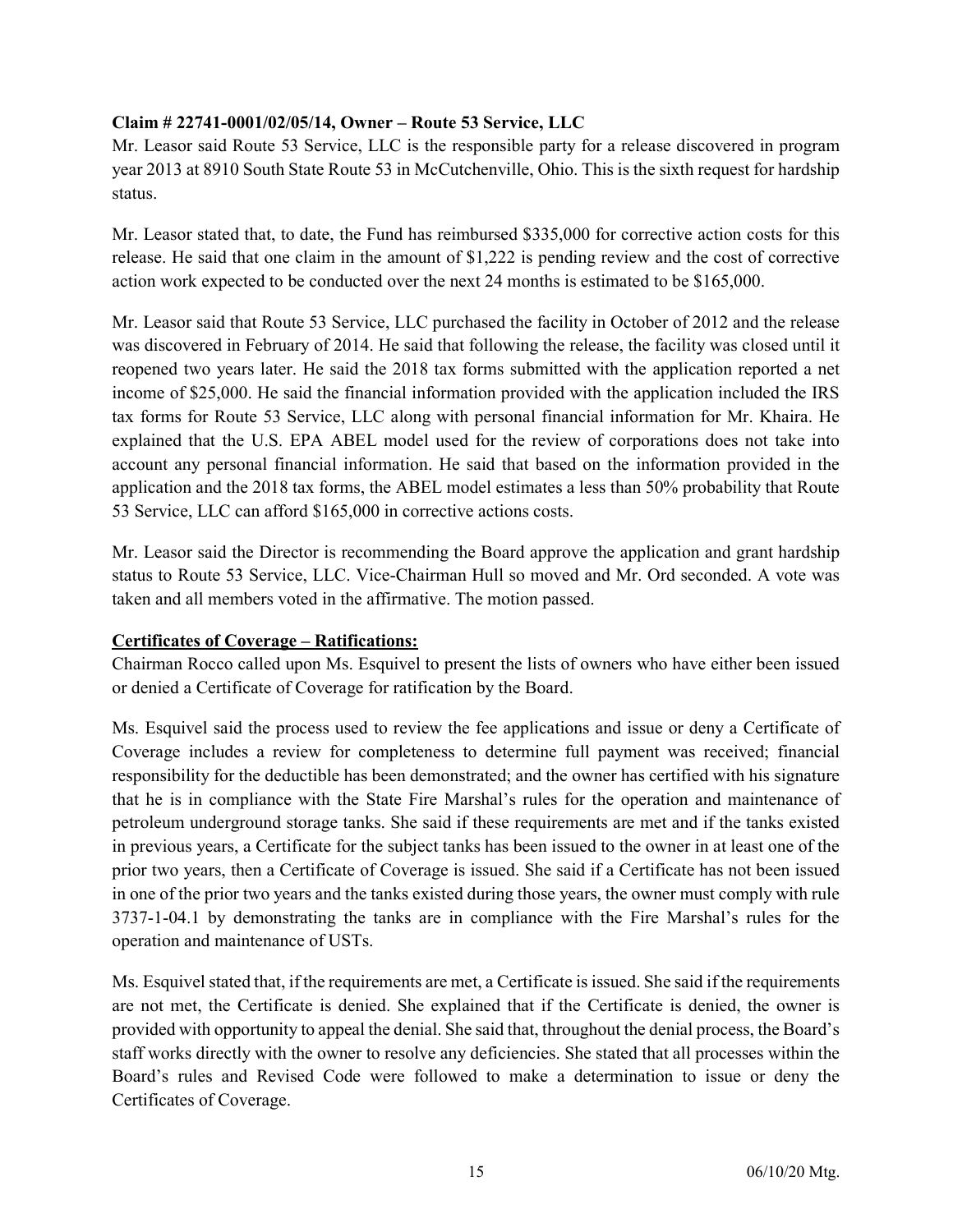Ms. Esquivel said the Director is requesting the Board ratify the issuance of the 2018 program year Certificates of Coverage for the three facilities included on the program year 2018 list.

Vice-Chairman Hull moved to ratify the issuance of the 2018 Certificates of Coverage for the facilities listed. Mr. Fleming seconded. A vote was taken and all members were in favor. The motion passed.

Ms. Esquivel stated that no determinations denying a 2018 program year Certificate of Coverage had been issued since the January meeting.

Ms. Esquivel said the Director is requesting the Board ratify the issuance of the 2019 program year Certificates of Coverage for the 138 owners of the 203 facilities included on the program year 2019 list.

Mr. Ord moved to ratify the issuance of the 2019 Certificates of Coverage for the facilities listed. Vice-Chairman Hull seconded. A vote was taken and all members were in favor. The motion passed.

Ms. Esquivel said the Director is requesting the Board ratify the denial of the 2019 program year Certificates of Coverage for the 243 tanks located at the 91 facilities on the 2019 program year determination list.

Vice-Chairman Hull moved to ratify the denial of the 2019 Certificates of Coverage that were listed. Mr. Fleming seconded. A vote was taken and all members were in favor. The motion passed.

### Executive Session:

Chairman Rocco stated that an executive session was needed and briefly explained the process for the Board to privately participate in the executive session using ZOOM. Vice-Chairman Hull stated that the topics to be discussed in executive session would be covered in about 30 minutes and the Chairman stated that the public meeting would reconvene at around 12:30 p.m.

The Chairman then requested a motion to enter into executive session with counsel pursuant to Ohio Revised Code 121.22(G)(3) to discuss matters of pending or imminent court action. Mr. Ord so moved and Vice-Chairman Hull seconded. The Chairman called for a roll call. The following members voted in the affirmative: Ms. Waggener and Messrs. Bergman, Bryant, Cantrell, Fleming, Falconi, Hull, Stephenson, Ord, and Rocco. Mr. Azoff was no longer present and did not vote. There were no nays. The motion passed. Mr. Fleming recused himself from the executive session.

### Reconvene Meeting

The Board adjourned from executive session and reconvened the public meeting. Messrs. Azoff, Cantrell, and Fleming were no longer in attendance.

### Confirm Next Meeting and Adjourn:

Chairman Rocco stated that the next Board meeting will be held on Wednesday, September 9, 2020, at 10:00 a.m.